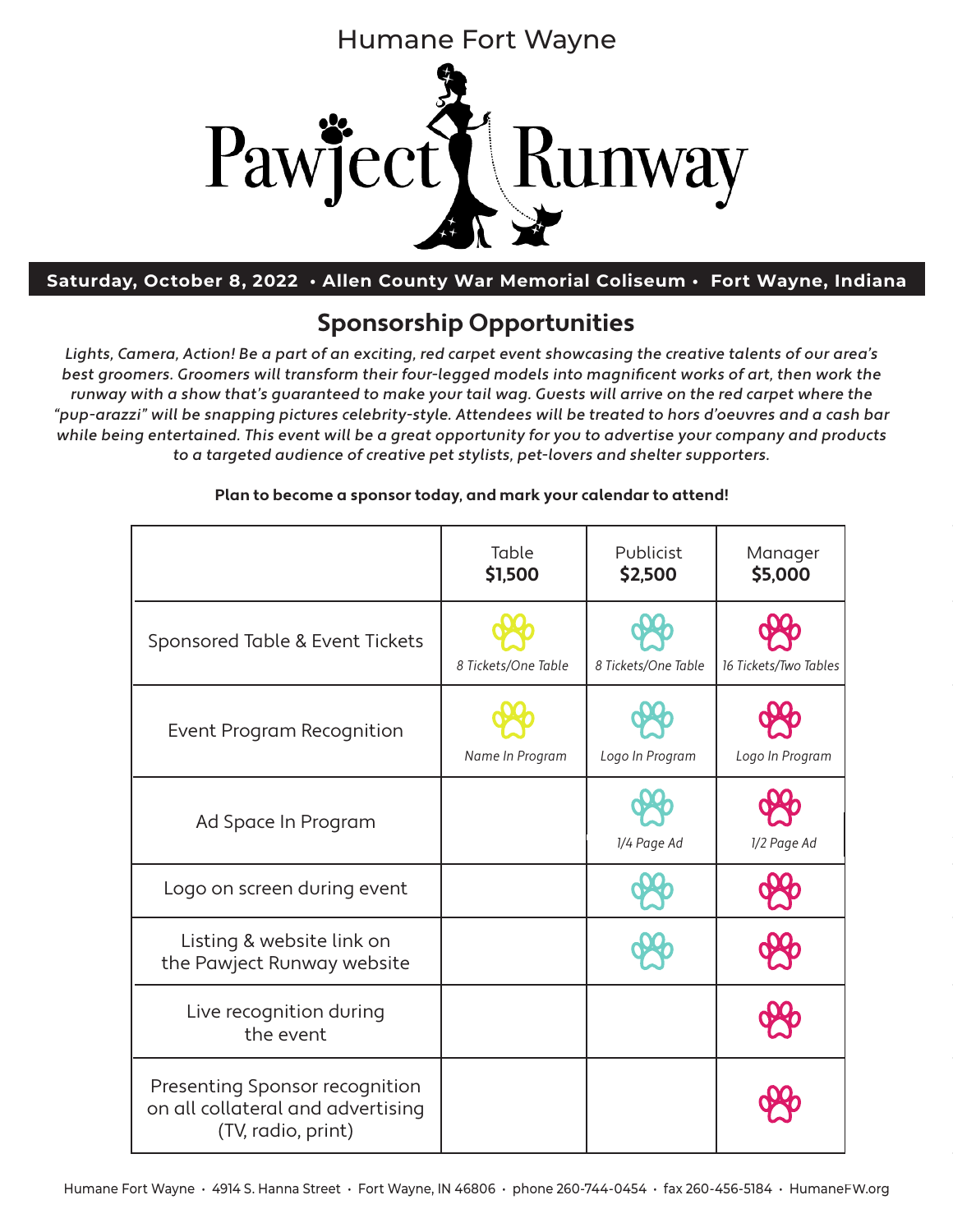

**Saturday, October 8, 2022 • Allen County War Memorial Coliseum • Fort Wayne, Indiana**

### **Event Program Advertising**

Advertise in our full-color Pawject Runway event program that will be distributed to all event attendees. It will feature the evening's itinerary, show credits, sponsors and board members. It will have a magazine-style look with articles written from interviews featuring participating groomers along with full color photos of their "before" creations. Be a part of this keepsake program and advertise today!

#### **Ad deadline September 9, 2022.**

Ad Specifications: Four-color CMYK press-quality pdf files are preferred. We also accept EPS, TIF, JPG or INDD files. Images should be 300 dpi or higher. All fonts should be embedded. Email ads to **aprice@humanefw.org**.

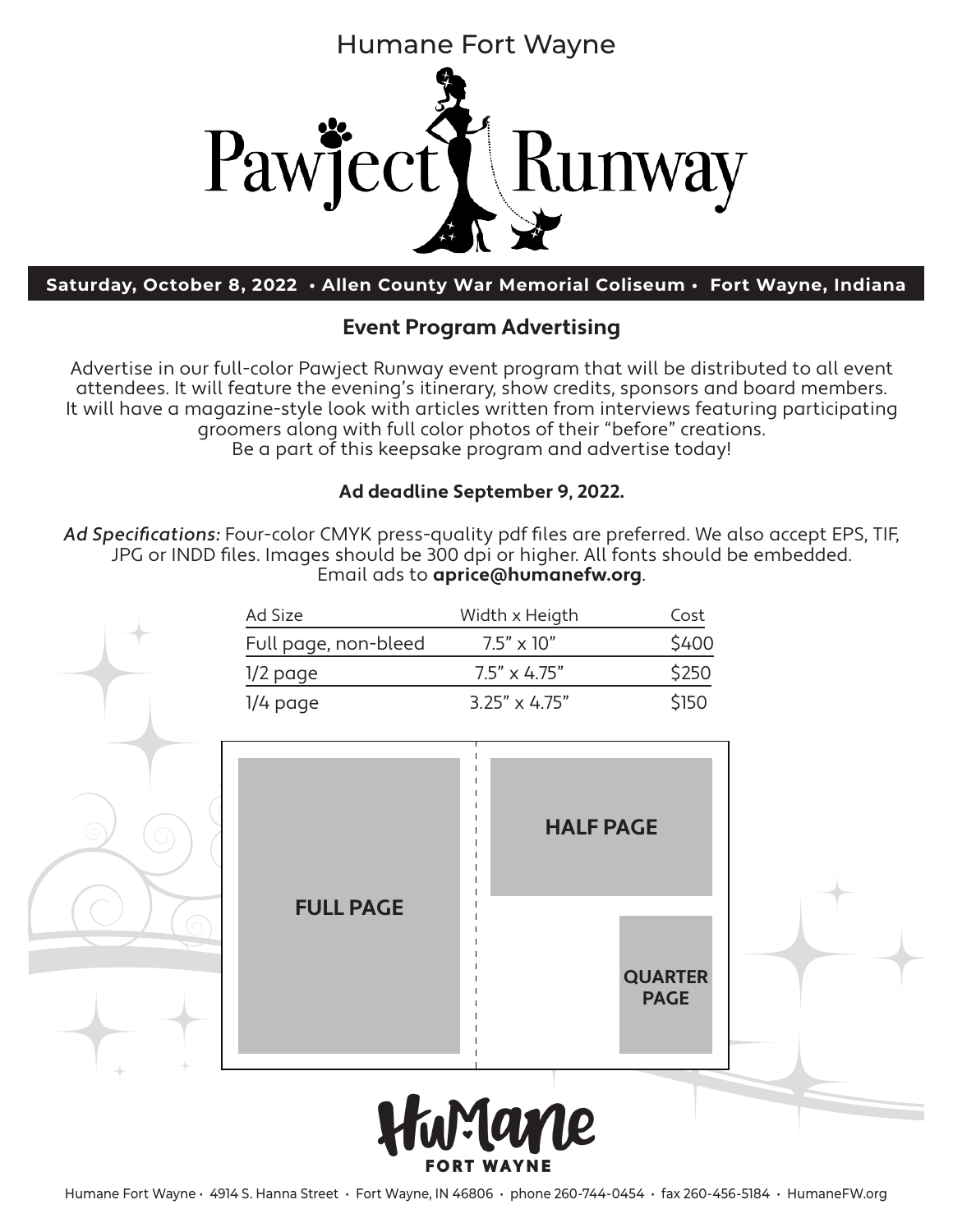

#### **Saturday, October 8, 2022 • Allen County War Memorial Coliseum • Fort Wayne, Indiana**

#### **Sponsor Form**

Application is hereby made by the undersigned for participation at and/or sponsorship of the 2022 Humane Fort Wayne Pawject Runway to be held at Allen County War Memorial Coliseum located at 4000 Parnell Ave, Fort Wayne, Indiana on Saturday, October 8, 2022.

| Contact Name: The Contact Of the Contact Of the Contact Of the Contact Of the Contact Of the Contact Of the Contact Of the Contact Of the Contact Of the Contact Of the Contact Of the Contact Of the Contact Of the Contact O                                                                                                                                     |                                                                                     |
|--------------------------------------------------------------------------------------------------------------------------------------------------------------------------------------------------------------------------------------------------------------------------------------------------------------------------------------------------------------------|-------------------------------------------------------------------------------------|
|                                                                                                                                                                                                                                                                                                                                                                    |                                                                                     |
|                                                                                                                                                                                                                                                                                                                                                                    |                                                                                     |
|                                                                                                                                                                                                                                                                                                                                                                    |                                                                                     |
|                                                                                                                                                                                                                                                                                                                                                                    |                                                                                     |
|                                                                                                                                                                                                                                                                                                                                                                    |                                                                                     |
|                                                                                                                                                                                                                                                                                                                                                                    |                                                                                     |
|                                                                                                                                                                                                                                                                                                                                                                    |                                                                                     |
|                                                                                                                                                                                                                                                                                                                                                                    |                                                                                     |
|                                                                                                                                                                                                                                                                                                                                                                    |                                                                                     |
| Please check all that apply:<br>\$5,000 Sponsor Level - Manager<br>$\circ$<br>\$2,500 Sponsor Level - Publicist<br>$\circ$<br>\$1,500 Sponsor Level - Platinum Table<br>O<br>\$400 Full Page Ad in Program<br>$\circ$<br>\$250 Half Page Ad in Program<br>O<br>\$150 Quarter Page Ad in Program<br>$\circ$<br>Other Amount<br>$\Omega$<br>$\overline{\phantom{0}}$ | FOR OFFICE USE ONLY<br>Amount Paid<br>Approved and accepted by<br>Humane Fort Wayne |

Please return this form along with required payment (either credit card or check) payable to Humane Fort Wayne: Attn: Rachel Burkholder by faxing or mailing to the address below or emailing rburkholder@humanefw.org.